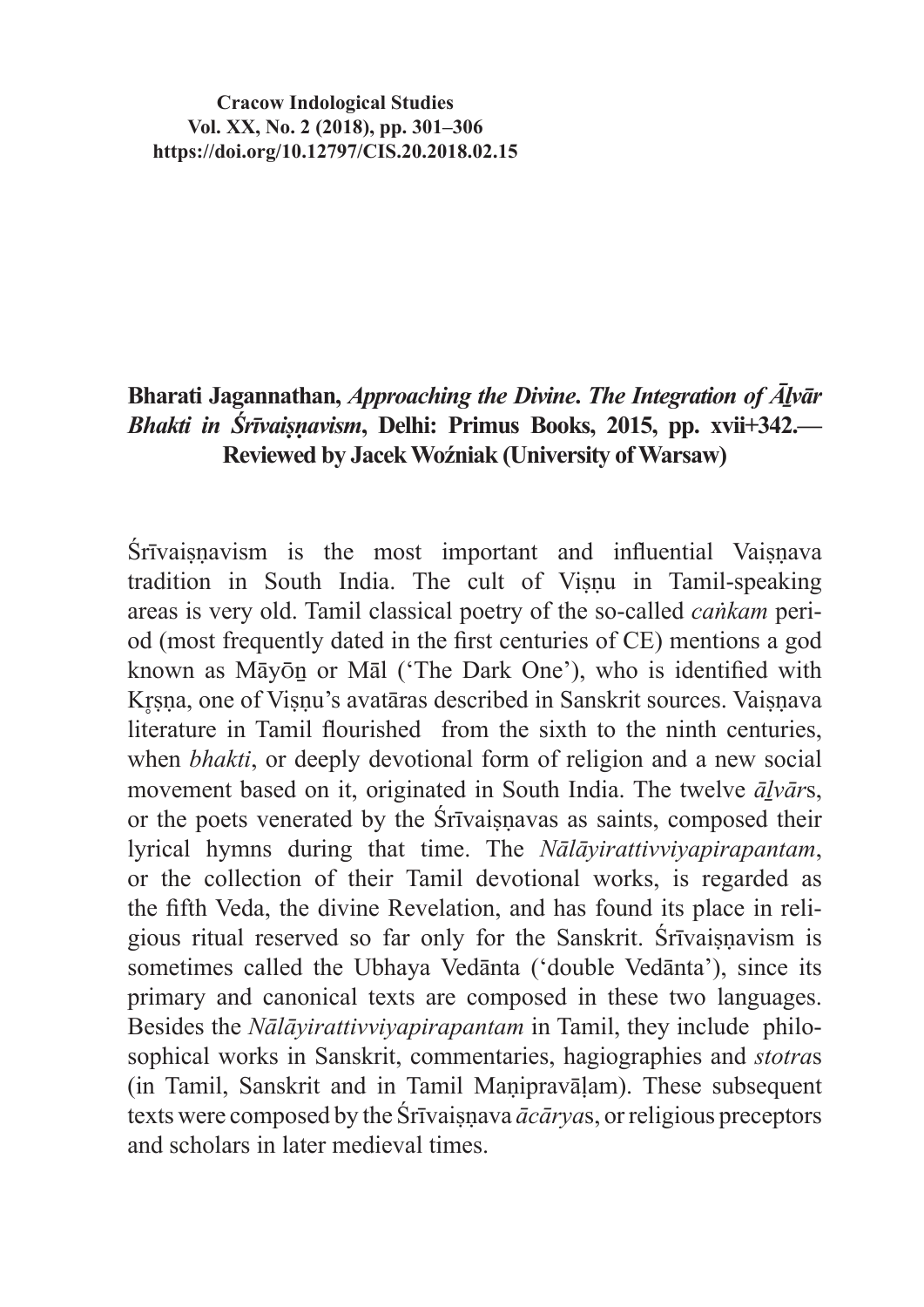The actual role of the  $\bar{a}l\bar{v}\bar{a}r\bar{s}$  in the emergence and further development of the Śrīvaiṣṇavism that matured under the influence of the *ācārya*s is a matter of scholarly debate. As Bharati Jagannathan writes in the *Introduction* to her study (4), the Śrīvaisnavas believe in "direct preceptorial line from Lord Visnu through the  $\overline{A}$ *lvars* (...) to Nathamuni, the first of the Srīvaisnava  $\bar{a}c\bar{a}r\gamma a s$ " and they accept "the continuity" of the religious tradition from the  $\overline{A}$ *lvars* to the  $\overline{a}$ *caryas*". As she continues, this traditional view is sometimes challenged by the Western scholars, such as R. Lester and F. Hardy, who argued that the *ācārya*s "reinterpreted the hymns of the Ālvārs to fit their contents into their own theological positions, in the process more or less erasing the deeply emotional content of the hymns" (4).As the author explains, this position implies a "decisive break" between the Bhakti tradition as it is expressed in the *Nālāyirattiv viyapirapantam* and the **Srīvaiṣṇavism understood as the religious sys**tem constructed by the *ācārya*s. According to Bh. Jagannathan, claiming the existence of such a "radical break in the tradition" is not correct (5). In her view, which is echoed in the title of her work, it was quite otherwise the Śrīvaiṣṇava *ācārya*s did not break with the Bhakti poetry of the *āḻvār*s but creatively integrated it into the religious outlook of the Śrīvaisnavism. Thus in her own work she tries to "distinguish elements of continuity between the *Āḻvār* and *ācārya* traditions as well as differences between the two" (5). To do so Bharati Jagannathan examines really vast source materials dating from the sixth to the fifteenth centuries, being both literary and archaeological, or rather epigraphical ones (20).

The book is divided into six chapters, followed by the *Appendices*, *Bibliography* and *Index*.

In chapter 1 (*Introduction*; pp. 1–46) the author gives introductory remarks about the subject of her study and presents the reader with its basic components, such as conventional Tamil classical poetry, the figure of Māyōn or Māl, Bhakti devotionalism, and the Śrīvaisnava community assuch. Thus, Bh.Jagannathan pays attention to the political and religious backgrounds, respectively. Then the description of literary and epigraphic sources follows, introducing briefly the textual canon of Tamil Vaiṣṇava tradition and its saint-poets, the *āḻvār*s.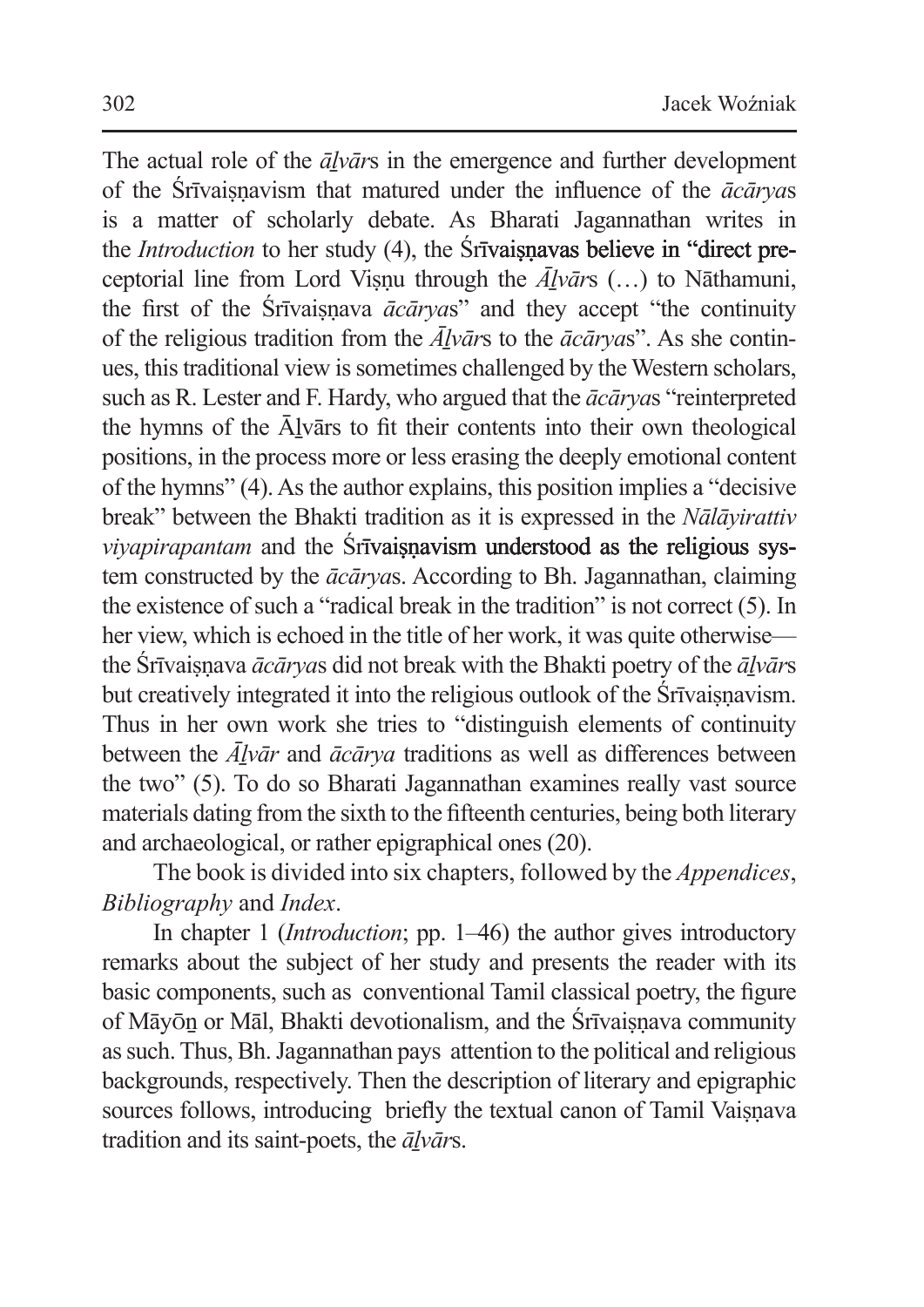Chapter 2 (*The Hagiographical Accounts*; 47–94) is devoted to the presentation of traditionally recognized narratives of the *āḻvār*s and the life of Rāmānuja, the most outstanding Śrīvaiṣṇava *ācārya*. The author refers here to famous hagiographical texts in Sanskrit, Tamil and Manipravālam. The chapter ends—rather unexpectedly with very short accounts of five Śaiva saints from the *Periya purāṇam*. If the mention of Appar and Sambandar is somehow justifiable, as they are counted among the most significant Śaiva Bhakti poets, the choice of the other three saints of the Śaiva creed seems to be rather accidental since it seems they bear no evident relation to Vaisnavism.

Chapter 3 (*The Ardently Loving Lord: A Promise of Salvation*; 95–126) deals with selected aspects of Śrīvaiṣṇava theology, especially the doctrine of salvation. The author presents the religious considerations of the medieval *ācārya*s, based mainly on the arrangements of the ritualistic Pāñcarātra and philosophical Viśistādvaita school of thought. The final part of this chapter is a crucial one for the entire work, since it is here that Bh. Jagannathan presents the integration of Tamil mystic poetry into the Śrīvaiṣṇava theological system built so far only in Sanskrit literary works and philosophical treatises. Taking as an example the idea of salvation, the author proves that it was the medieval *ācārya*s who through their commentaries shaped "the understanding of the *Āḻvār*s' hymns" (119), mostly to suit their own purposes of defending the orthodox nature of the Viśistādvaita. Thus, the ideas of this philosophical school were infrequently used to interpret poetry of the *āḻvār*s, who became the ideal *prapanna*s, or salvation seekers, for the Śrīvaiṣṇava community, regarded even as the "*avatāra*s of different aspects of Viṣṇu" (123). Commentarial tradition of medieval *ācārya*s, as argued by Bh.Jagannathan, "systematized and streamlined" (125) the rather diverse hymns of the  $\bar{a}$ *lvars*, whose literary vision of God and their devotion towards him differed from the Śrīvaisnava theological ideas. As aptly noted by the author, "The integration of the Tamil tradition was a consistent creative project, carried out largely by the interpretation of the verses of the *Āḻvār*s in the light of Viśistādvaita principles" (125).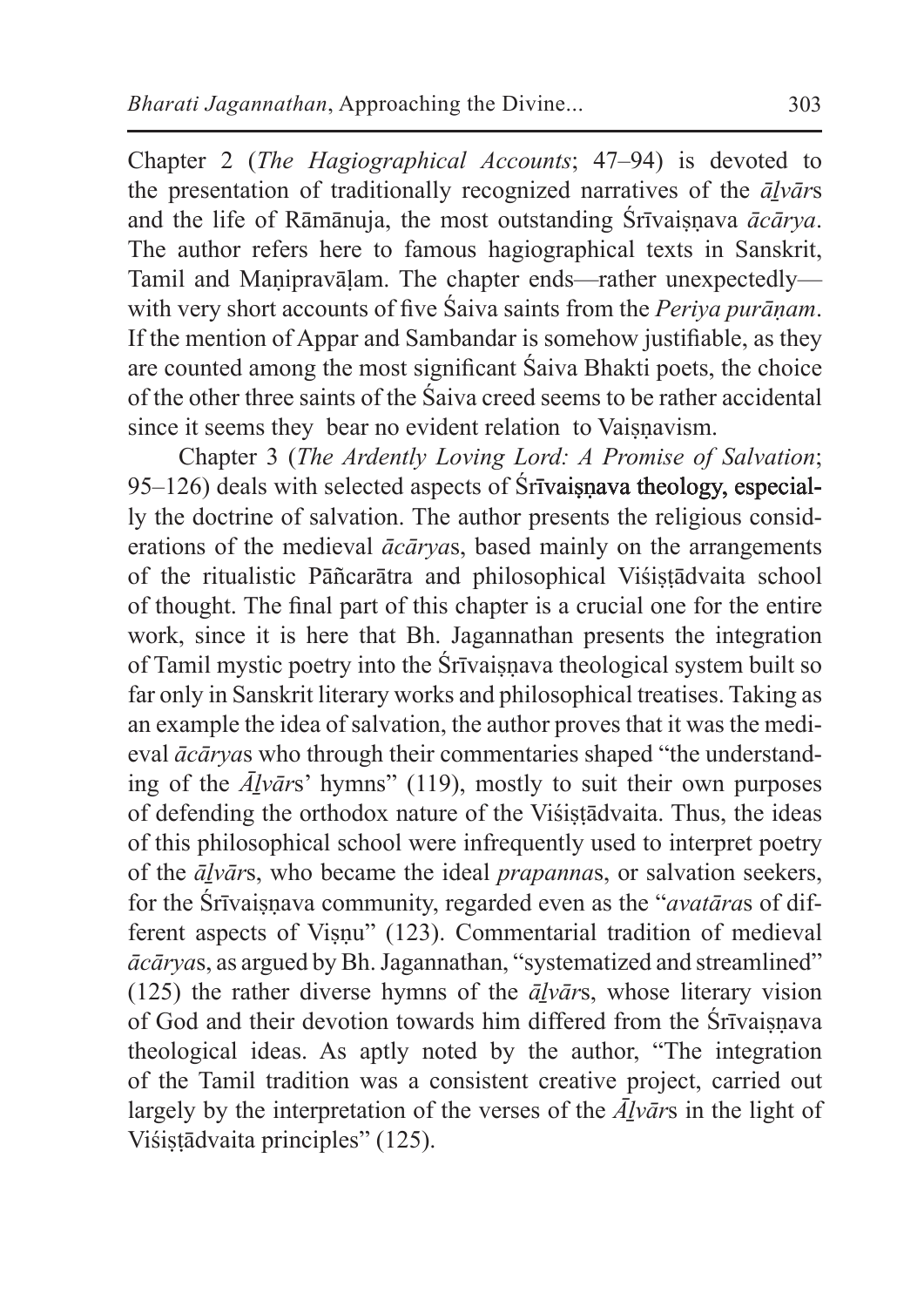Chapter 4 (*Equal Before the Lord: Negotiating Caste*; 127–177) deals with the important question of the Bhakti movement perceived as the egalitarian one vs. the one actually strengthening caste hierarchies. As noticed by the author, "The hymns of the *Āḻvār*s do often show evidence of indifference to caste, and of treating all devotees of the lord as one's superiors" (128). However, later hagiographies and commentarial texts that appeared under the Brāhmana religious leadership of the *ācārya*s seem to express some "tension between a hierarchical society and a limited egalitarian sphere within it" (157).

Chapter 5 (*'Whose God is the Greatest of All?' Engaging with Other Faiths*; 178–223) presents Hindu Bhakti in relation with other faiths, i.e. Jainism and Buddhism, which were popular in South India at that time. The author gives general information on the archaeological and inscriptional evidence related to these two religions, and continues with her analysis of Hindu devotional hymns. The texts testify not only to Saiva-Vaisnava rivalry, but also give some light on the relation of Hindu orthodoxy with other 'heterodox' faiths. A short note on Islam and the presence of the 'Muslim Goddess' in Śrīvaiṣṇavism (218) is also given.

Chapter 6 (*Bathing in Every Tīrtha: Patterns of Worship, Pilgrimage and the Saint Poets*; 224–278) focuses on sacred sites in Tamil Nadu and the saints who sang their hymns in / about them. The pilgrimages to these places perceived as the "acts of piety" (253) are well grounded in the local tradition and a very important feature of Bhakti devotionalism.

It must be stressed that Bharati Jagannathan's study is a very important and awaited work in the field of Indian religious tradition(s), dealing extensively with the history and culture of Southern regions. The author is well acquainted not only with Tamil Bhakti poetry and Śrīvaisnava traditional accounts and views, which is her firsthand experience, but she proves her skills also in reading and interpreting inscriptions and other relevant historical source materials, which makes her study a real piece of erudite scholarship being the result of her deep interest and profound knowledge on the complicated subject. Thus,